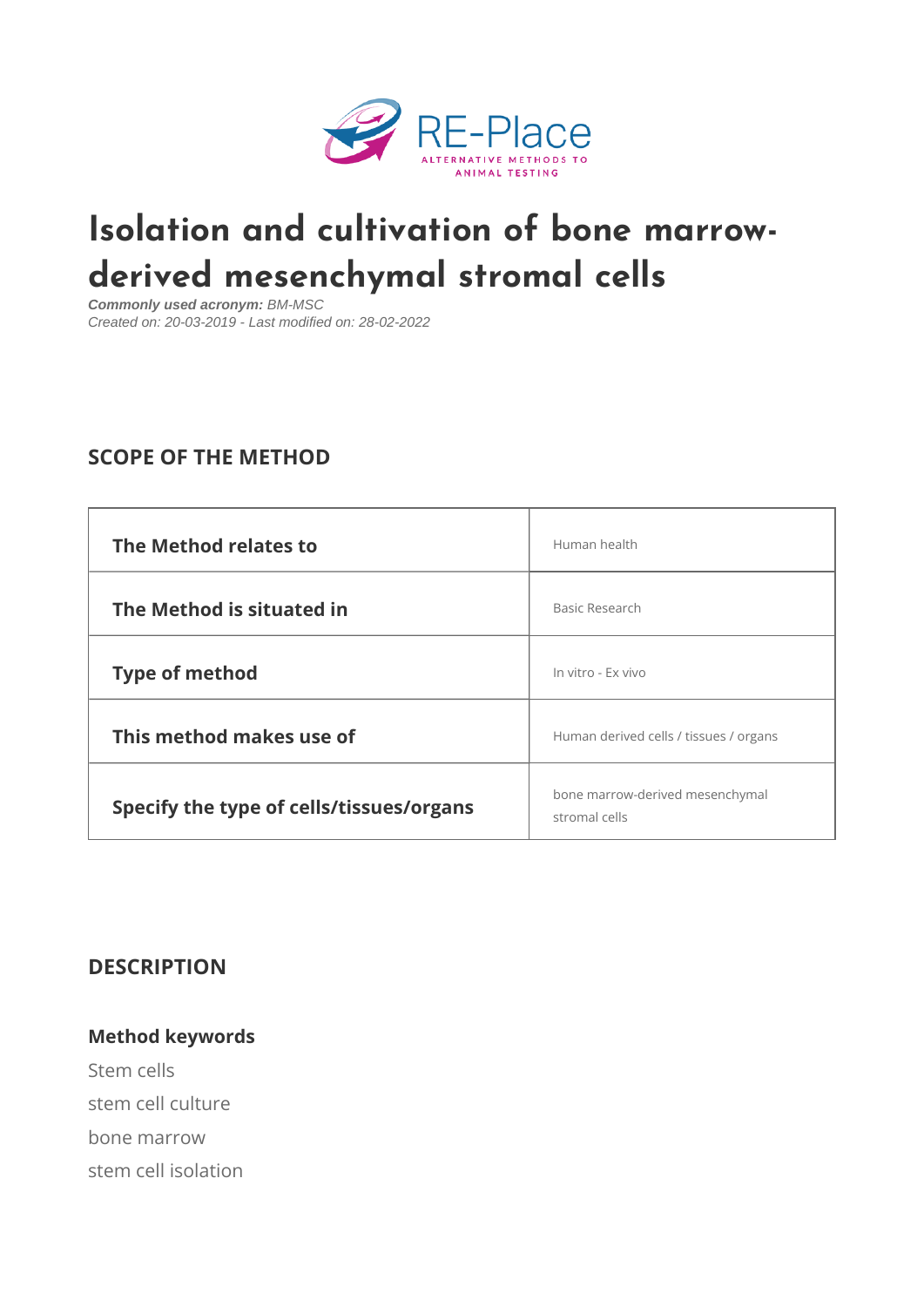mesenchymal stromal cells

## **Scientific area keywords**

mesenchymal stromal cells stem cell culture stem cell isolation

## **Method description**

Mononuclear cells (MNC) are isolated from bone marrow aspirates by density gradient centrifugation and washed in Hank's buffered salt solution. MNC are seeded at a cell density of 2 × 10E4 cells/cm $^2$  in low glucose DMEM supplemented with 15% (v/v) heat-inactivated FBS, 2 mM L-glutamine and 0.5% (v/v) antibiotic/antimycotic solution. Cells are incubated at 37°C in a 5% (v/v) CO2-enriched humidified atmosphere, cultured up to 90% confluency, trypsinized, centrifuged, and subcultured at a lower density (5  $\times$  10E3 cells/cm $^2$ ) for all subsequent passages for 2 weeks.

## **Lab equipment**

Biosafety cabinet level 2; Cell incubator; Centrifuge.

## **Method status**

History of use Internally validated Published in peer reviewed journal

#### **PROS, CONS & FUTURE POTENTIAL**